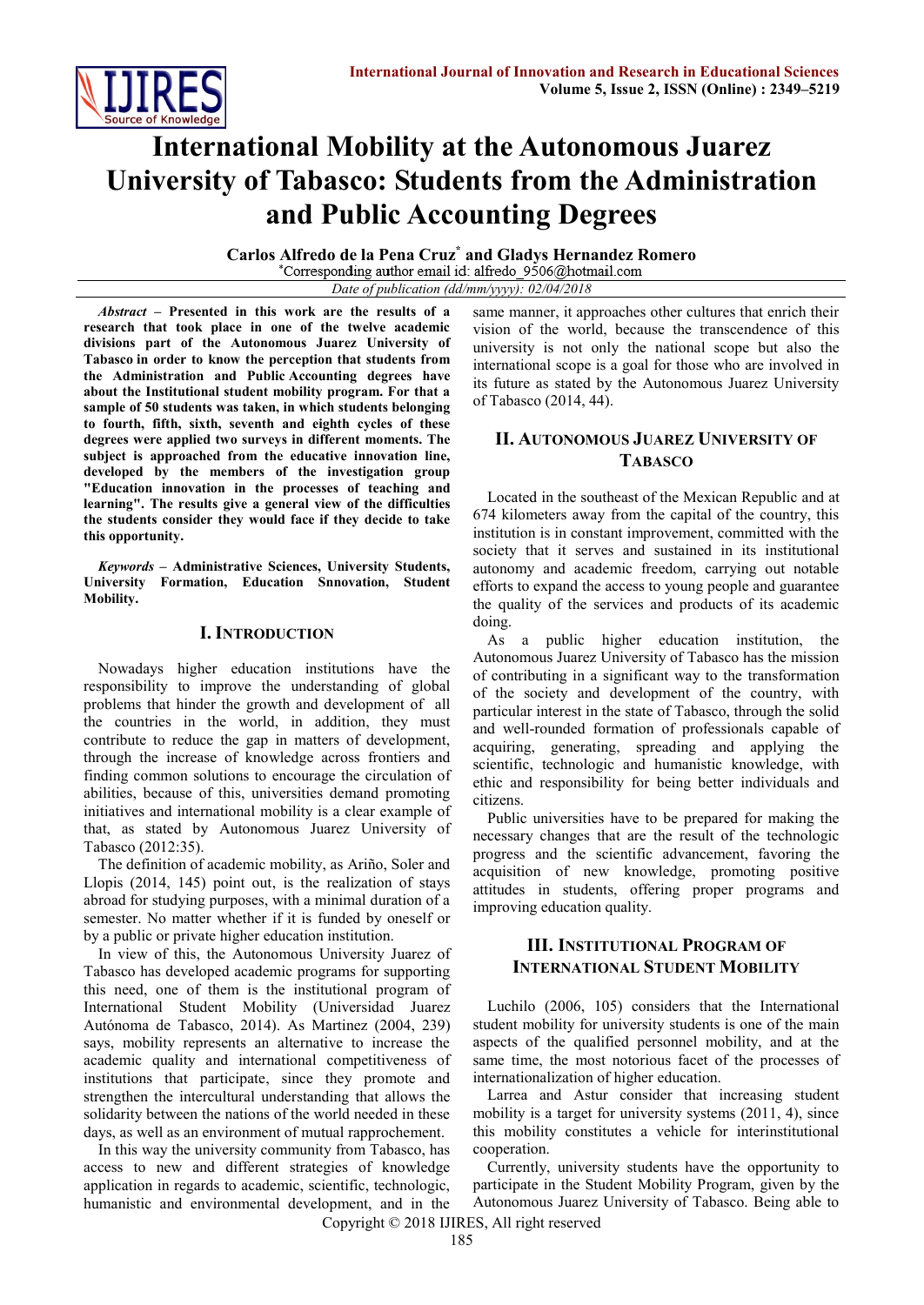

participate in this program, forms one of the bases for the exchange of experiences and ideas between students from different parts of the world, that gather in a place chosen by them. In regards to this, Garcia considers that the increase of student flow coincides with the coming of a greater mobility of information and knowledge that is supported by the use of technology. (2013, 61).

In the period of  $2010 - 2011$  there is an account of 7689 international students, that represent 0.73% of the total of all the registered students from the higher education institutions that participate in the International Mobility Program as stated by the Secretariat of Public Education (2014), this talks about the participation that students from the Autonomous Juarez University of Tabasco have in this program.

In this context, according to the strategic development plan 2006-2016 (2006) of this Institution, with the tendencies of globalization, promoting a mentality of exchange is determining to have access to more advanced and remote knowledge, that is why in this institution promoting the student's mobility is an important element whereby the update of the labor field will be favored.

This work was carried out during the months of December 2014 to October 2016 with the purpose of getting to know the opinion that university students registered in the degrees in Administration and Public Accounting of the fourth, fifth, sixth, seventh and eight cycles have about the Institutional mobility program.

This program consists in the exchange of students with other International Higher Education Institutions, with the purpose of taking a school cycle, with accreditation at the end of the period; with the requirement of studying the last school cycle of their degree in this university, which also supports the chosen participants economically. Belvis, Pineda and Moreno (2007, 3) consider that the goal of mobility is to offer students the option to study part of their credits in another city.

In the same way, the program allows the reception of students from other higher education institutions who are interested in studying a school cycle out of the university they belong. Flores (2010, 48) points out that it is estimated that currently there are roughly three million university students studying in countries other than their country of origin, of which 83% are registered in universities from countries that take part of the OECD (Organization for Economic Co-operation and Development).

For University from Tabasco (a pioneer in higher education in the state of the same name), it is satisfying to know that 68% of the applicants in this program are abroad for the period August – December 2015, studying in countries like South Korea, Italy, Canada, Brazil, Spain, Chile, Colombia, and Costa Rica, as well as 18 of the most prestigious Mexican universities.

However, this number of applicants is low taking into account the total number of registered students in this institution since, as Flores (2010, 47) says, is not until in the middle of the decade of 1970 when there is a constant increment in the number of international students for the realization of university studies abroad.

Gacel (2007, 83) considers that although it is assumed that higher education is essentially international, student mobility has been until now, marginal, since there are obstacles that impede making the most of this opportunity.

Some of the obstacles expressed by the participants are presented in this work. Unfortunately, not all of them have the economic resources to enjoy this great opportunity.

# **IV. ACADEMIC DIVISION OF ECONOMIC ADMINISTRATIVE SCIENCES**

Located in Zona de la Cultura, this Division has the mission to be a higher education dependence that sustains its strength with the creation and application of knowledge for the well-rounded education of high-quality professionals in the economic administrative area, capable of analyzing problems and providing solutions that society demands.

In it four degrees are imparted: Degree in Administration, Public accounting, Economics and Marketing; and five postgraduate degrees of which four of them are masters: Administration, Public administration, Sciences in Regional development management and Accounting; and a doctorate: Educational Administration.

It is precisely with students of the two first degrees previously mentioned, Public Accounting, and Administration, with whom this research was carried out. The degree in Public accounting was created in the year of 1961, it has as a mission to form professionals committed with the development of society in front of the globalized environment in the accounting, fiscal, financial and administrative fields, under quality, innovative and sustainability educational approaches; generators and appliers of knowledge, creative, competitive, enterprising, innovators, and leaders.

The degree in Administration was created in the year of 1976, and it has as a mission to form professionals capable of developing innovations and interpret economic, social, politic, cultural, environmental and technological tendencies that have a direct impact in the quality of public, private and social organisms; which will allow to form a professional with the ability to solve problems and take decisions guided by ethic and humanistic values.

## **V. MATERIAL AND METHOD**

The empirical study, was based on an intentional or convenience sample of 50 students belonging to the 4°, 5°, 6°, 7°, and 8° cycles of the degrees in Administration and Public accounting, who were properly registered in the Scholar Services Office.

The criteria to determinate the sample was based in the random choice of the participants, making use of a random number table, without taking into account their age, gender or marital status. The surveys were filled by the students themselves and the open questions were product of an in-depth interview with the most significant cases, which were used to make sense of the closed-ended questions and constructing the facts in an analytic manner.

The instruments used for measuring were two semi-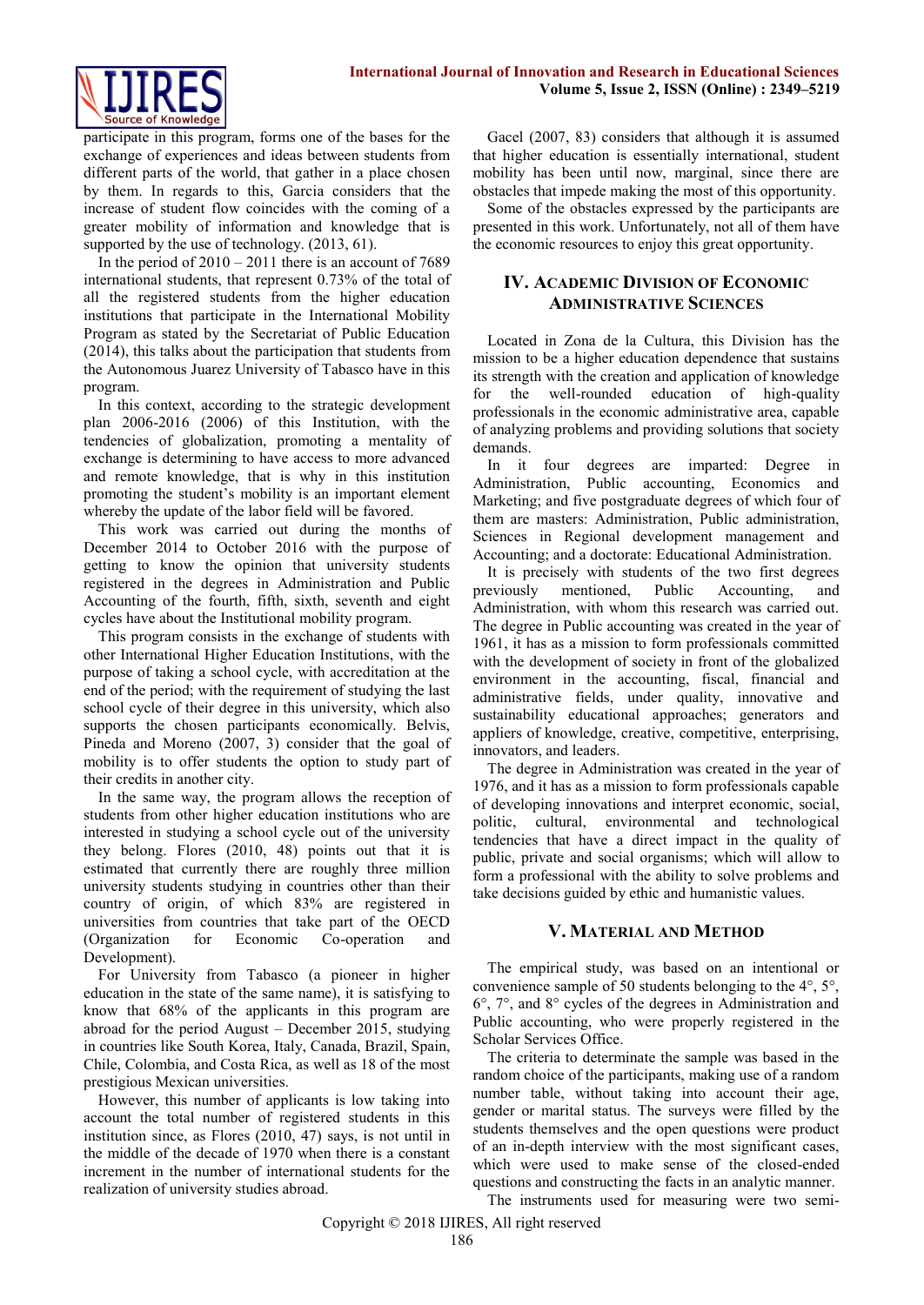

structured surveys, applied in different moments between the period of December 2014 – October 2016. It consisted of ten questions of multiple choice and it was used to detect the population with the required features: Students registered in the fourth, fifth, sixth, seventh, and eight cycle of the degrees in Administration and Public Accounting, focused in the subjects of Business English 4 and Operations Research and that are fit to participate in the program. In a second moment a survey with eight semi-structured questions was applied to students who answered affirmatively to 70% of the questions of the entry survey. The data produced were used as a base for writing this article, pointing out to which cycle and degree these answers belong.

The opinion of the participants in this study, about the program of exchange in varied countries, revolves around the impediments they have to travel and conduct their studies abroad.

## **VI. RESULTS ANALYSIS AND DISCUSSION**

When asked if they knew the institutional student mobility program, 80% answered yes, while 20% answered no. This stands out because this is an official program in this university from Tabasco, besides, since the past century American universities and some European ones count with foreign university students as expressed by Luchilo (2006, 106). If this result is analyzed on each degree, the result is that 75% of future accountants, different from 85% of the future administrators, express to know the program. Fig. 1.

In the Table I it is clearly shown how four students of the fifth cycle of the degree in Administration express not knowing the program, conjointly with the results shown in Table II, with three students of the fifth cycle, one of the sixth cycle and two of the eight cycle of the degree in Public Accounting. This provides a general view of how interested they are in knowing what the university's web page has to offer, this despite the positive role the technologies of information have played in the stimulus and exchange of ideas as well as the storage and distribution of knowledge, generating a greater interaction between the key actors, as Gonzalez (2011, 74) expresses in his work.



Source: Own elaboration

Fig. 1. Students who are informed about the Institutional Student Mobility Program

Table I. Degree in Administration

Source: Own elaboration

| Table II. Degree in Public Accounting |
|---------------------------------------|
|---------------------------------------|

| Cycle           | Yes                      | No |
|-----------------|--------------------------|----|
| ςth             |                          |    |
| 6th             |                          |    |
| gth             |                          |    |
| <b>TOTAL</b>    |                          |    |
| . .<br>--<br>۰. | $\overline{\phantom{a}}$ |    |

Source: Own elaboration

Of the forty participants who indicate that they know the program, 55% (22 students), belong to the degree in Administration and the 45% remaining (18 students), belong to the degree in Public Accounting, as shown in the figures 4 and 5. Of that 55%, 40% (16 students) consider they would participate in the program, versus the 15% (6 students), whose answer was negative. While those who are accountants, 35% (14 students), point out that they would like to participate, versus the 10% remaining (4 students), who answered negatively. See Fig. 2.





Fig. 2. Students who would participate in the program

Table III and Table IV respectively show that thirteen students of the degree in administration, and fourteen of the degree in accounting, all of them belonging to the fifth cycle, are interested in participating in the program. It is notable that the majority answered affirmatively to this question.

| Cycle             | Yes | No |
|-------------------|-----|----|
| $A$ <sup>th</sup> |     |    |
| ςth               |     |    |
| ∠th               |     |    |
| ⊿th               |     |    |
| <b>Rth</b>        |     |    |
| <b>TOTAL</b>      |     |    |

Source: Own elaboration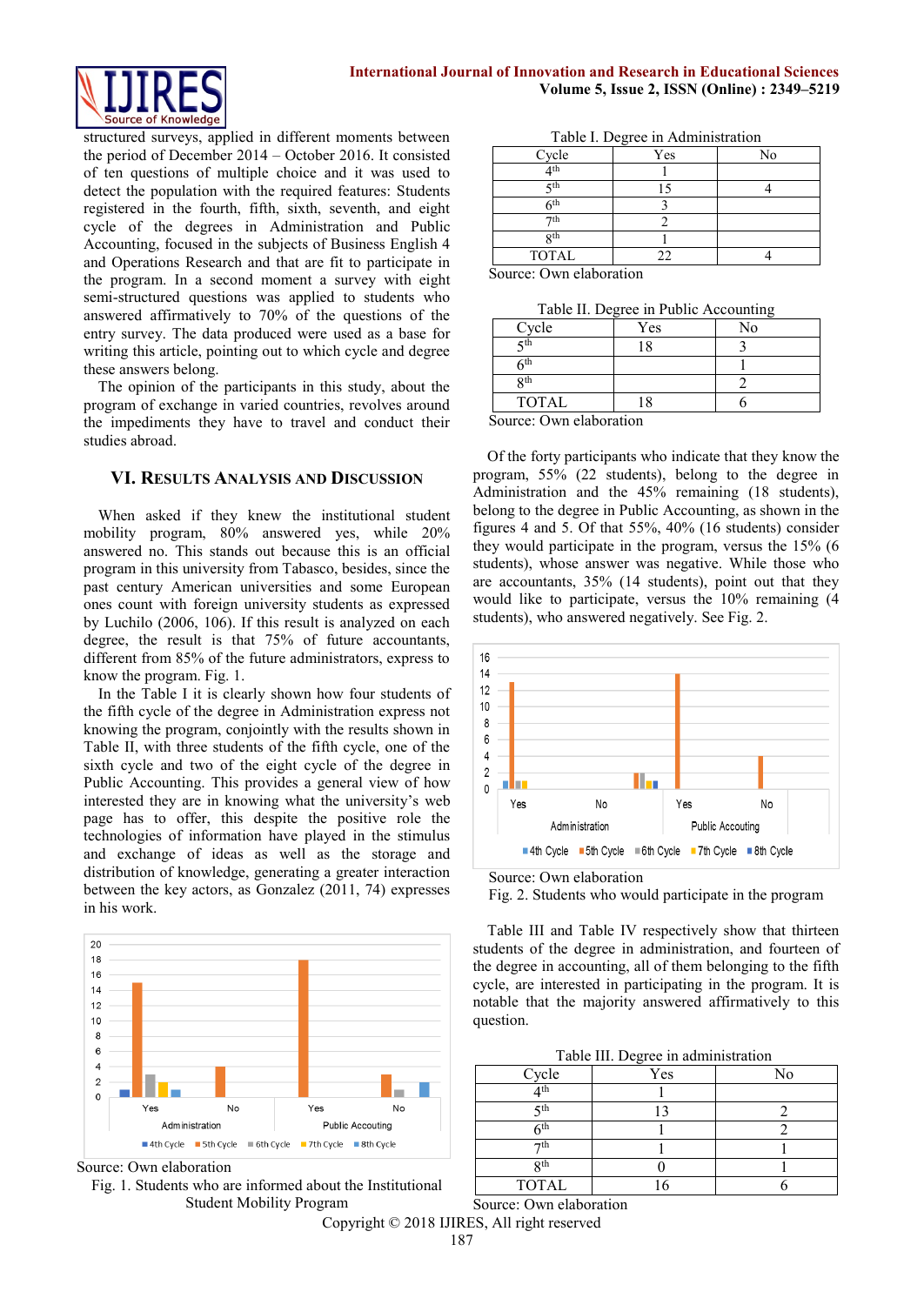

| Cycle        | Yes | No |
|--------------|-----|----|
| 5th          | 14  |    |
| <b>TOTAL</b> |     |    |

Table IV. Degree in Public Accounting

Source: Own elaboration

Table V shows that 59% of students of the degree in Administration (13 students), belonging to the fifth cycle, consider this opportunity an excellent option for preparation, they are the ones who participated the most pointing out that among the benefits there is the chance to obtain new knowledge and develop other competences, as Calvo, Jimenez, Mendoza, Moron, Ponce and Enriquez (2012, 18) consider, participating in academic mobility will develop the communicative, textual, cultural, intercultural and thematic competences in each of the students.

It is necessary to point out that none of them has been in academic mobility, while one student from the fourth cycle, one from the sixth cycle and one from the seventh cycle join this affirmation having a total of 16 affirmative answers to this question.

|     | Cycle               | 4th | 5th            | $6th$ 7th |   | 8th | Total       |
|-----|---------------------|-----|----------------|-----------|---|-----|-------------|
|     | Learning            |     | 3              |           |   |     | $3 = 14\%$  |
|     | Knowledge           | 1   | 2              |           |   |     | $3 = 14\%$  |
| Yes | Experience          |     | $\overline{2}$ |           |   |     | $2 = 9\%$   |
|     | Culture             |     | 3              |           |   |     | $3 = 14\%$  |
|     | Education<br>Level  |     | $\overline{c}$ |           |   |     | $2 = 9\%$   |
|     | Has<br>participated |     |                |           | 1 |     | $1 = 5\%$   |
|     | Methods of<br>study |     | 1              | 1         |   |     | $2 = 9\%$   |
|     |                     |     |                |           |   |     | $16 = 73\%$ |

Table V. Degree in Administration

Source: Own Elaboration

Six students from this degree consider that due to the lack of time, interest and because of finding themselves working they would not participate in the program. These six students represent 27% of the total of future graduates in administration who were participants in this study. See Table VI.

Table VI. Degree in Administration

|    | Cycle                  | 4th | $5th$ 6th | 7th | 8th | Total      |
|----|------------------------|-----|-----------|-----|-----|------------|
| No | Time                   |     |           |     |     | $3 = 14\%$ |
|    | of<br>Lack<br>interest |     |           |     |     | $2 = 9\%$  |
|    | Job                    |     |           |     |     | $1 = 5\%$  |
|    |                        |     |           |     |     | $6 = 27\%$ |

Source: Own Elaboration

Other of the reasons as to why they would not participate is about the insecurity that prevails in the whole world. Some examples that illustrate the previous statement are expressed by the students in the in-depth interviews:

"… I could have been one of the persons who lost their lives in the Paris attack, I'm not interested". (Carmen, fifth cycle, degree in Administration).

"… I better stay working at my home place and not risking in other places or I may not come back alive". (Luis, sixth cycle, degree in administration).

"… I'm not interested in experiencing other cities more violent than here, I know this place already and I know where to walk, what to do and where to go, besides I don't have time". (Otto, seventh cycle, degree in administration).

"… I had difficulties to settle at my current job, I won't risk losing it by going to far lands and come back dead; if I come back that is." (Maria, eight cycle, degree in Administration).

The results given by this questionnaire point out that 78% of the students of the degree in Accounting, consider that participating in this program would bring them positive results, for example, the opportunity to travel abroad or getting to know another culture or improve their academic level. See Table VII. As Solanas (2014. 5) points out, student mobility has contributed to the cognitive circulation and the generation of different institutional changes.

These 14 students belong to the fifth cycle. Garcia (2013) considers that mobility makes reference to the movement of students between international education institutions with the objective of participating in formative programs and particular research projects. Regarding this Muñoz (2015) expresses that, during 2015, there had been a rise of 15.4% in the number of Mexicans who studied in the United States, reaching a number higher than 17 thousand in academic exchange. Also, as Haug (2010, 26) points out, the number of courses offered in countries different from the institution where they belong, has grown a lot.

|     | $\frac{1}{2}$          |     |            |
|-----|------------------------|-----|------------|
|     | Cycle                  | 5th | Total      |
|     | Opportunity            |     | $1 = 6\%$  |
|     | Knowledge              |     | $4 = 22\%$ |
|     | Experience             |     | $2 = 11\%$ |
| Yes | Culture                |     | $4 = 22%$  |
|     | <b>Education Level</b> |     | $1 = 6\%$  |
|     | Visiting               | っ   | $2 = 11\%$ |
|     |                        |     | $14 = 78%$ |

Table VII. Degree in Public Accounting

Source: Own Elaboration

The lack of interest and work are the motives pointed out by four students of the degree in Public Accounting, reasons why they would not participate in this program. These represent 22%, all of them belong to the fifth cycle as shown in the Table VIII. It is clear that they work to generate an income and that way they can afford their studies or support their household, and the thing is that, as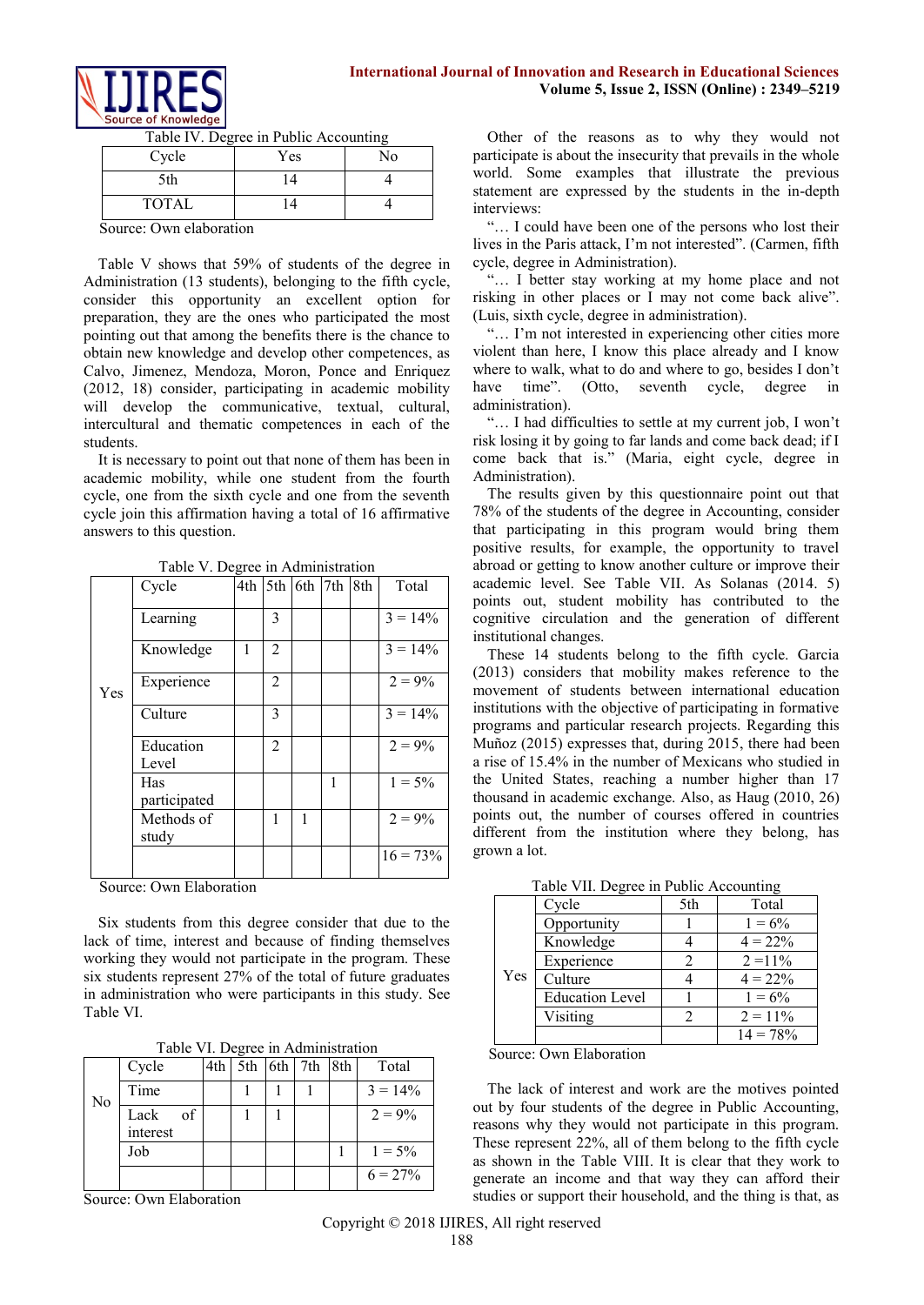

(Beelen, 2011, 96) claims, the insufficiency of economic resources are the main intern obstacle in the global environment.

In contrast with the result obtained from the participants of the fifth cycle of the degree in administration, there is no difference. In both of the cases, there are two students who claim similar situations.

| Nο | Cycle            | 5th | Total      |
|----|------------------|-----|------------|
|    | Lack of interest |     | $2 = 11\%$ |
|    | Job              |     | $2 = 11\%$ |
|    |                  |     | $4 = 22\%$ |

Source: Own Elaboration

In Fig. 3. The motives of the choices previously signaled that the participants have given for this work are clearly expressed. The increase of knowledge and getting to know other cultures are two of them. Others vary from rising their academic level and acquiring experience. Aguado, Malik and Monje (2010) express that student mobility has become a key element for internalization. Other pointed reasons for the decision they have made, are the lack of time and interest. In regards to this, Flores (2010, 83) points out that in the choice of not studying in another country, there are not only reasons linked to politic or economic conditions of the issuer and recipient countries, but there are also other like social or cultural reasons.



Source: Own Elaboration Fig. 3. Motives of this decision

The increase of consciousness about the importance that globalization and mobility have, is presented as a benefit applied to those who have or will participate in it, as Beleen (2011, 95) expresses. When the participants were asked about the benefits they would get by going to study to another country, they pointed out, as shown in Fig. 4, that they would increase their knowledge, since mobility, due to its multilateral, general and wide nature, has academic recognition and a duration enough to go in depth in the culture and language of the country visited. Jaen and Madarro (2004, 141) consider that the knowledge between teaching institutions and the reliability in the quality in the teaching imparted, form the parting point for student mobility.

According to data published by the Public Education Secretariat (Secretaría de Educación pública 2012), mobility produces positive effects not only for students benefited from it, but it also has an important impact in collective, institutional, regional and national terms.

For Gonzalez (2011, 74) as the importance of science and technology activities increases, the international flows of university students become necessary and vital for the development of the institutions where they belong.

It is a fact that currently all the higher education institutions must send their students to take subjects in other countries with the purpose of achieving the integration of knowledge and assembling the processes of learning. All of these actions and measures should be taken in order to make the mobility of individuals possible, as Fernandez (2010, 14) expresses.



Source: Own elaboration

Fig. 4. Benefits of studying in another country

Participating in this program has advantages not only for the higher education institution in which the student participates, but also for the participant students themselves. As Medina (2016, 25) claims, they have the possibility and opportunity to enrich in a personal and intellectual way, contributing to their future and labor possibilities.

#### **VII. CONCLUSION**

It is undeniable that despite living in the globalization era and being digital natives, not all of the students know this institutional program of academic support. It is also evident that plenty of them are not interested, since the call for participation is published and updated frequently in the institutional page.

This research proves that, in spite of the evident economic and academic support by the Autonomous Juarez University of Tabasco, students do not seize this opportunity for reasons that they may not even know, although some of them point out the lack of interest, apathy, or finding themselves working in companies or accounting firms, besides the lack of time.

Due to the incident that happened almost two years ago in Paris, in which a female student subject to academic mobility in that city lost her life, the respondents consider traveling to another country a risk.

Some of them express that, they don't have the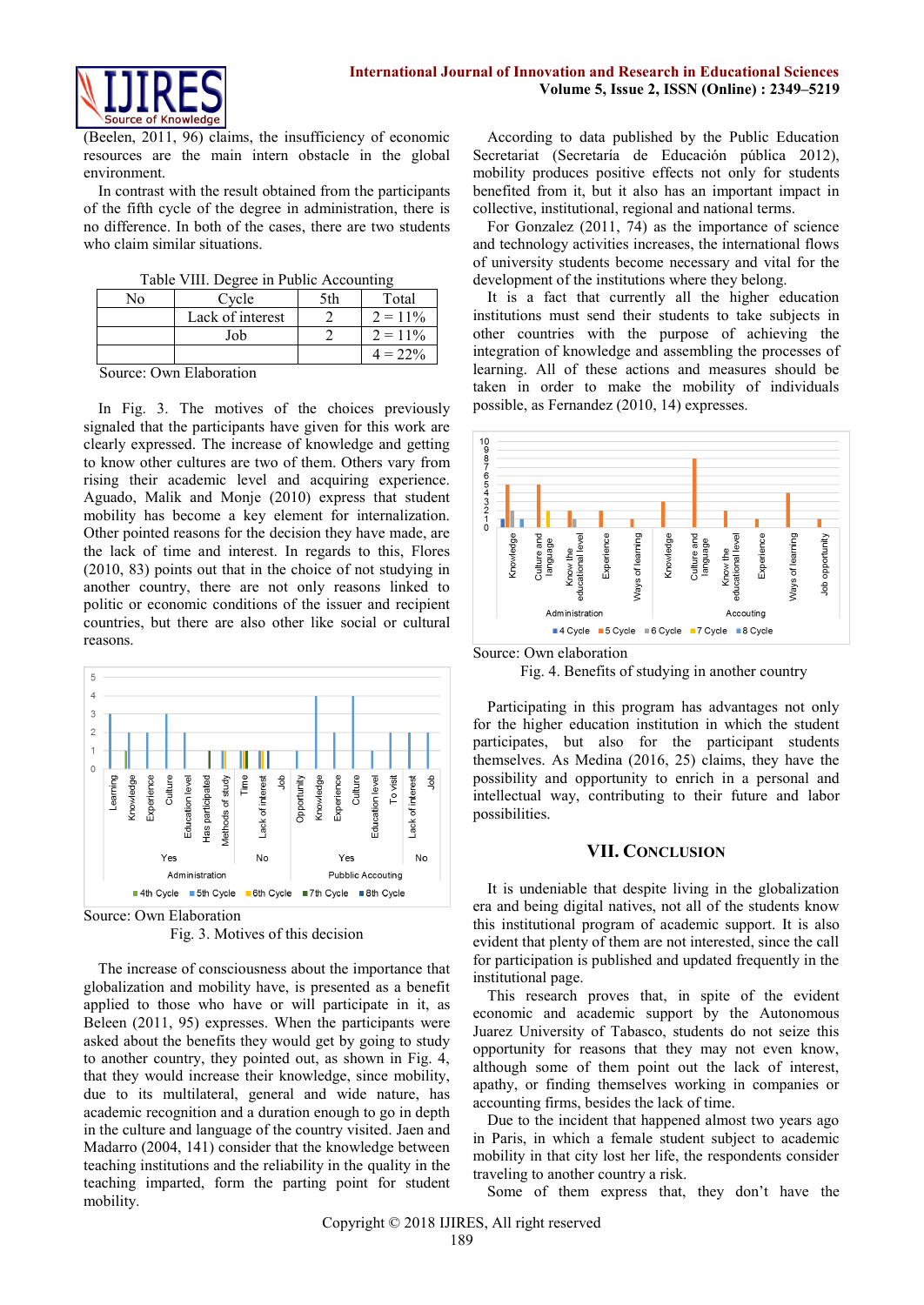

economic resources necessary for staying abroad one semester, and it is understandable, since according to data published in the August issue of The Economist, nearly 70% of Mexicans are unable to obtain a university degree due to the lack of economic stability.

Due to Mexico being a country excelling in the fields of research and development, one of the objectives of students to go abroad is to know other forms and methods of education, methods and learning, which are strengthened and continued in the interior of the institution. Therefore, it is important that both professors and students get involved in a direct way in this program. In addition to obtaining the advantages pointed out by the participants of this work, the professional profile of the professors gets strengthened, and the quality of the academic formation of the students improves, besides the national and international competitiveness.

Other students mention that they are willing to participate and that they would enjoy this experience. They express (among other reasons), that this is an opportunity to update their knowledge, learn about other cultures and the learning and practice of other languages, which would develop other competences.

For the professors of this university this is a big challenge, since it is necessary to make new students aware about the importance of this program in their academic lives and future curricular development.

There is still material for future research, which can take into account the point of view of students who are currently carrying out their studies in another country, seizing the opportunities of this program.

### **REFERENCES**

- [1] Aguado, T., Malik, B., y Monge, F. (2010). UNED internacional (international). Movilidad de estudiantes y cooperación universitaria al desarrollo [Student mobility and university cooperation for development]. *CREAD. 35-52.* Retrieved from *[http://www.researchgate.net/profile/Inmaculada\\_Pra\\_Martos/pu](http://www.researchgate.net/profile/Inmaculada_Pra_Martos/publication/263464938_UNED_Internacional._Movil) [blication/263464938\\_UNED\\_Internacional.\\_Movil](http://www.researchgate.net/profile/Inmaculada_Pra_Martos/publication/263464938_UNED_Internacional._Movil)*
- [2] Ariño, Antonio; Soler, Inés; y Llopis, Ramón. (2014). La movilidad estudiantil universitaria en España [University Student mobility in Spain]*. Revista de la Asociación de Sociología de la Educación* (Journal of the Association of Sociology of Education) 7 (1), 143-167. Retrieved from [http://s3.amazona](http://s3.amazonaws.com/academia.edu.documents/33786184/Movilidad_estudiantil_universitaria_en_Espana_RASE.pd) [ws.com/academia.edu.documents/33786184/Movilidad\\_estudian](http://s3.amazonaws.com/academia.edu.documents/33786184/Movilidad_estudiantil_universitaria_en_Espana_RASE.pd) [til\\_universitaria\\_en\\_Espana\\_RASE.pd](http://s3.amazonaws.com/academia.edu.documents/33786184/Movilidad_estudiantil_universitaria_en_Espana_RASE.pd)
- [3] Beelen, Jos. (2011). La internacionalización en casa en una perspectiva global: un estudio crítico del informe del 3.<sup>er</sup> Estudio Global de la AIU [Internationalization at Home in a Global Perspective: A Critical Survey of the 3rd Global Survey Report of IAU]. *Revista de Universidad y Sociedad del Conocimiento (University and Knowledge Society Magazine)* 8 (2), 85-100. Retrieved from [http://www.raco.cat/index.php/](http://www.raco.cat/index.php/RUSC/article/view/%20254142) [RUSC/article/view/](http://www.raco.cat/index.php/RUSC/article/view/%20254142) 254142
- [4] Belvis, E., Pineda, P. y Moreno, M.V. (2007). La participación de los estudiantes universitarios en programas de movilidad: factores y motivos que la determinan [The participation of university students in mobility programs: factors and motives that define it]. *Revista Iberoamericana de Educación* 42(5), 1- 14. Retrieved from: [http://www.rieoei.org/deloslectores/1532](http://www.rieoei.org/deloslectores/1532Pineda.pdf) [Pineda.pdf](http://www.rieoei.org/deloslectores/1532Pineda.pdf)
- [5] Calvo Encinas, Elisa; Jiménez Carra, Nieves; Mendoza García, Inmaculada; Morón Martín, Marian; Ponce Márquez, Nuria; y Enríquez Aranda, Mª Mercedes. (2012). El trabajo colaborativo en la clase de traducción: un caso práctico [The colaborative work in the translation class: a case study]. *Revista de*

*Innovación Docente* 1 86-106. Retrieved from <http://upo.es/revistas/index.php/upoinnova/article/view/88>

- [6] El Economista. (2015). Acciones. Reacciones [Actions. Reactions]. Periódico de circulación nacional (Newspaper of national circulation)  $N^{\circ}$  6824. 25 de agosto (of August)
- [7] Fernández, Norberto. (2010). La convergencia de la educación superior en América Latina y su articulación con los espacios europeos e iberoamericano. Posibilidades y límites [The convergence of higher education in Latin America and its articulation with european and iberoamerican spaces. Possibilities and limits]. *Sorocaba* 15 (2), 9-44. Retrieved from <http://www.scielo.br/pdf/aval/v15n2/a02v15n2>
- [8] Flores, Patricia Bárbara. (2010). Principales evidencias de la movilidad internacional de graduados universitarios argentinos [Principal evidences of international mobility of argentinian university graduates]. Revista iberoamericana de ciencia, tecnología y sociedad 5 (14), 47-68. Retrieved from [http://www.scielo.org.ar/scielo.php?script=sci\\_arttext&pid=S185](http://www.scielo.org.ar/scielo.php?script=sci_arttext&pid=S1850-00132010000100003) [0-00132010000100003](http://www.scielo.org.ar/scielo.php?script=sci_arttext&pid=S1850-00132010000100003)
- [9] Gacel Ávila Joselyne. (2007). Calidad y educación sin fronteras [Quality and education without frontiers]. *Apertura* 7(6), 76-91. Retrieved from  $\blacksquare$ [http://www.udgvirtual.udg.mx/apertura/index.php/apertura4/artic](http://www.udgvirtual.udg.mx/apertura/index.php/apertura4/article/view/83/95) [le/view/83/95](http://www.udgvirtual.udg.mx/apertura/index.php/apertura4/article/view/83/95)
- [10] García, J. (2013). Movilidad estudiantil internacional y cooperación educativa en el nivel superior de educación [International student mobility and educational cooperation in the higher education level]. *Revista Iberoamericana de Educación* 61, 59-76. Retrieved from <http://www.rieoei.org/rie61a04.pdf>
- [11] González Ramos Ana María, (2011). Atrayendo talento: Estrategias de movilidad de los profesionales altamente cualificados en España [Attracting talent: Mobility strategies of highly qualified professionals in Spain]. *Sociología y Tecnociencia (Sociology and Technoscience)* 1(2), 72-87. Retrieved from [http://dialnet.unirioja.es/servlet/articulo?codigo=](http://dialnet.unirioja.es/servlet/articulo?codigo=3665173) [3665173](http://dialnet.unirioja.es/servlet/articulo?codigo=3665173)
- [12] Haug, Guy. (2010). La internacionalización de la educación superior: más allá de la movilidad europea [Higher education internationalization: beyond european mobility]. *La cuestión universitaria*, 6, 20-29. Retrieved from [http://polired.upm.es/](http://polired.upm.es/index.php/lacuestionuniversitaria/article/view/3392/3463) [index.php/lacuestionuniversitaria/article/view/3392/3463](http://polired.upm.es/index.php/lacuestionuniversitaria/article/view/3392/3463)
- [13] Jaén, Manuel y Madarro, Ana. (2004). Movilidad de estudiantes universitarios en Iberoamérica: Instrumentos para el reconocimiento de los estudios [University student mobility in Iberoamerica: Instruments for the recognition of studies]. *Revista Iberoamericana de Educación* 35, 133-150. Retrieved from [https://scholar.google.es/scholar?q=movilidad+de+estudiantes+u](https://scholar.google.es/scholar?q=movilidad+de+estudiantes+universitarios+en+iberoamerica%253) [niversitarios+en+iberoamerica%3](https://scholar.google.es/scholar?q=movilidad+de+estudiantes+universitarios+en+iberoamerica%253)
- [14] Larrea, M. y Astur, A. (2011). Políticas de internacionalización de la educación superior y cooperación internacional universitaria [Politics of internationalization of higher education and international university cooperation]. 1-9. Retrieved from [http://portales.educacion.gov.ar/spu/files/2011/12/Art%C3%AD](http://portales.educacion.gov.ar/spu/files/2011/12/Art%C3%ADculoPol%C3%ADticas-de-internacionalizaci%C3%B3n-de-la-ES.pdf) [culoPol%C3%ADticas-de-internacionalizaci%C3%B3n-de-la-](http://portales.educacion.gov.ar/spu/files/2011/12/Art%C3%ADculoPol%C3%ADticas-de-internacionalizaci%C3%B3n-de-la-ES.pdf)[ES.pdf](http://portales.educacion.gov.ar/spu/files/2011/12/Art%C3%ADculoPol%C3%ADticas-de-internacionalizaci%C3%B3n-de-la-ES.pdf)
- [15] Luchilo, L. (2006). Movilidad de estudiantes universitarios e internacionalización de la educación superior [University student mobility and higher education internationalization]. *Revista*  iberoamericana *de ciencia tecnología y sociedad* 3(7), 105-133. Retrieved from [http://www.scielo.org.ar/scielo.php?pid=S1850-](http://www.scielo.org.ar/scielo.php?pid=S1850-00132006000100007&script=sci_arttext&tlng=pt) [00132006000100007&script=sci\\_arttext&tlng=pt](http://www.scielo.org.ar/scielo.php?pid=S1850-00132006000100007&script=sci_arttext&tlng=pt)
- [16] Martínez, J. B. (2004). Movilidad / movilización de profesorado y estudiantes para la formación [Mobility/mobilization of professors and students for training]. *Revista Interuniversitaria de Formación del Profesorado,* 18(3) 233-250. Retrieved from <http://4www.redalyc.org/articulo.oa?id=27418315>
- [17] Medina, Ada. (2016). *Propuesta para la organización de una oficina de movilidad estudiantil en la Facultad de Ciencias Económicas y Empresariales de la Universidad de Piura [Proposal for the organization of a student mobility office in the School of Economic and Business Sciences of the University of Piura].* Tesis para obtener el grado de Licenciado Administración de Empresas. Perú: Universidad de Piura
- [18] Muñoz, P. (2015). Aumentan estudiantes de intercambio entre México y E.U. [Rise of exchange students between Mexico and